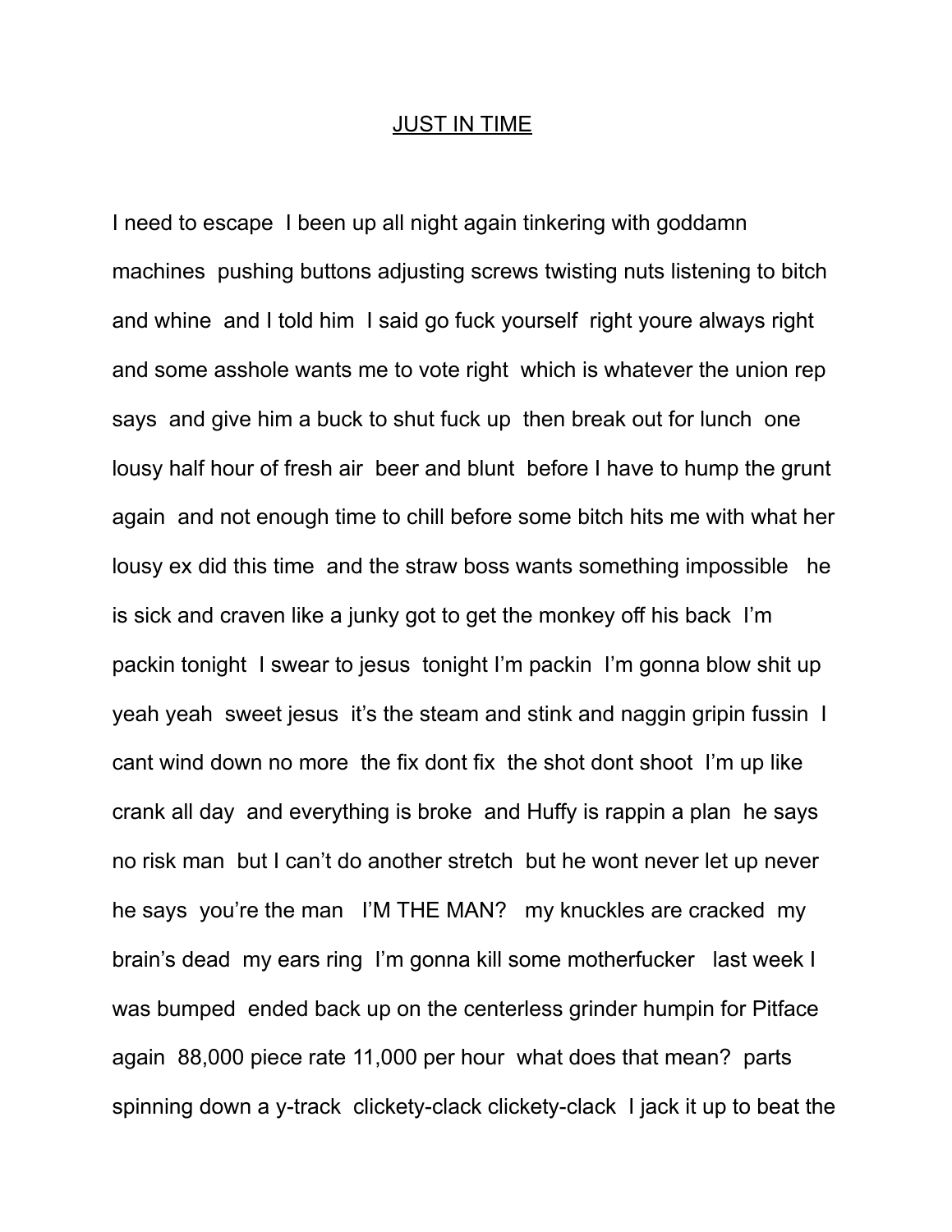rate and get some ass time 180 parts per minute 3 parts per second one can full every 90 seconds I offload a can I reload a can nonstop dont even want to turn it off for a piss stop cause it takes too much time to set it up again I just want to get done beat the rate man I cant drink enough anymore cant remember the last time a pint of Beam did the trick man I know that pink fucking coolant is cancer fuck that health and safety bitch he is one lazy suck ass shit just wants to sleep in his office chair and go down on that mousey security gaurd with no ass anywhere thats why I took the jobsetter job even for a week while Murphys gone yeah I'll fill in just to get off the grinder but damn the bitchin like I'm supposed to make everything run right for everybody and whats home but tired wife peeling paint leaky faucets flat tires oil changes and kids who think TV is real man I need to get away I just need to drive if I could drive say 2000 miles drive till the wheels cried rest rest rest some where in the southwest a desert silent empty dry vacant clean still mystic no where no voice no pain no claim on time muscle brain no nothin no where I need to breathe need to feel my hearts my own my heads my own my hands are my own goddamn hands 2 hours to go and Pitface wants overtime I cant say no cause I got bills man who else is gonna pay? I wanna a machine gun I wanna cancel my debt like a third world nation I want the world bank on its mothering fucking knees NO I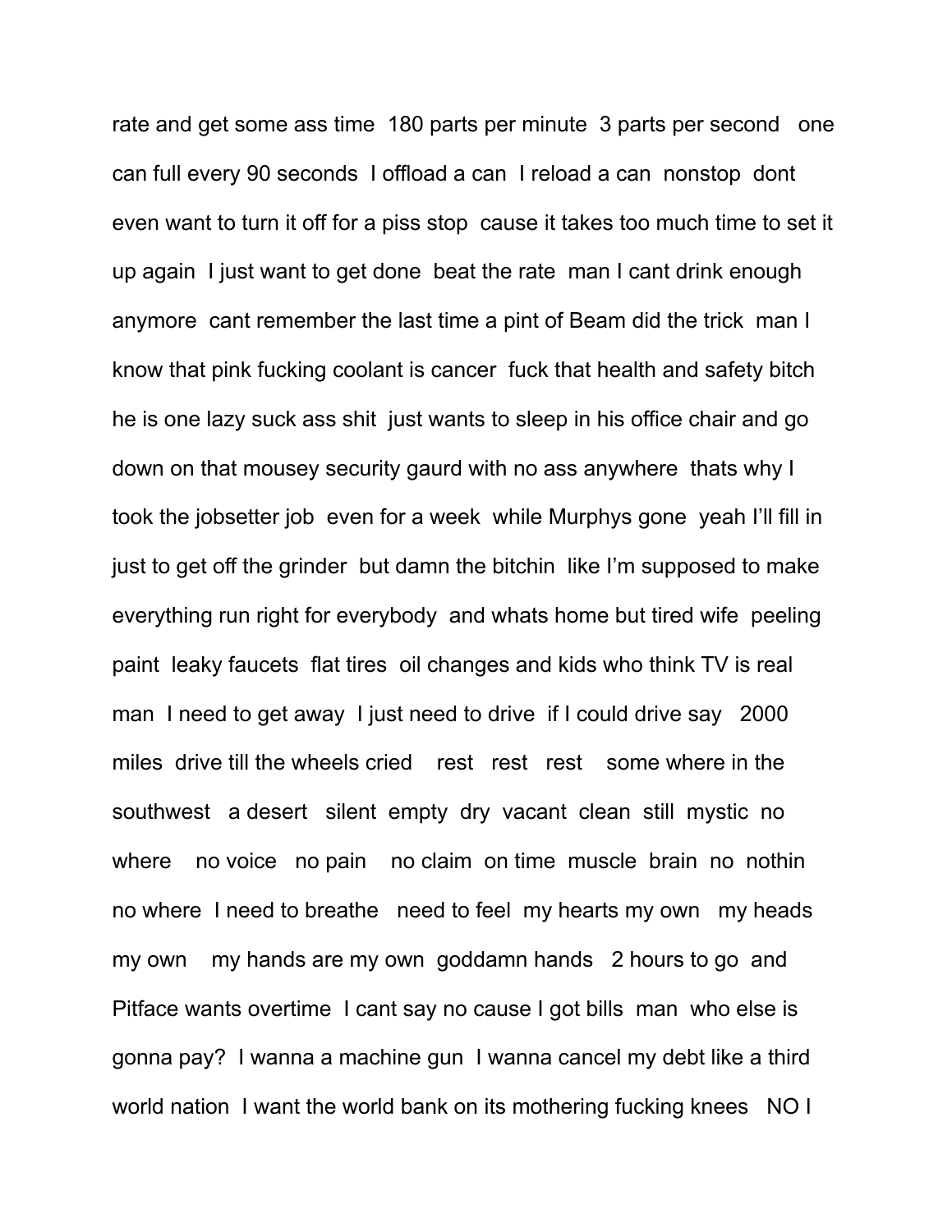dont have a minute NO I wont say please IF SOMEONE COULD TURN DOWN THE NOISE if Marks holdin I can do this next half hands down and cop on the way home catch some zzs shit I'll miss the kids soccer if I sleep oh well like the kid would register my presence I cant remember my shop rat dad either hey mom whos the fat jerk in the garage?

thats your father son

 youre shittin me I'm not gonna look like him some day am I? I was playin ball all day all summer long like a long fly ball that never comes down I could run throw field hit I was a pro I could feel it in my bones I knew I was destined I was golden I'd play ball all my life and then came Nam and jobs and dope and jobs and booze and jobs and babes and jobs and jobs and jobs and somewhere I lost the choice the chance maybe I never had one shit here comes J D

 hey yeah smoke? shit I'm broke broke my ass youre a wreck who?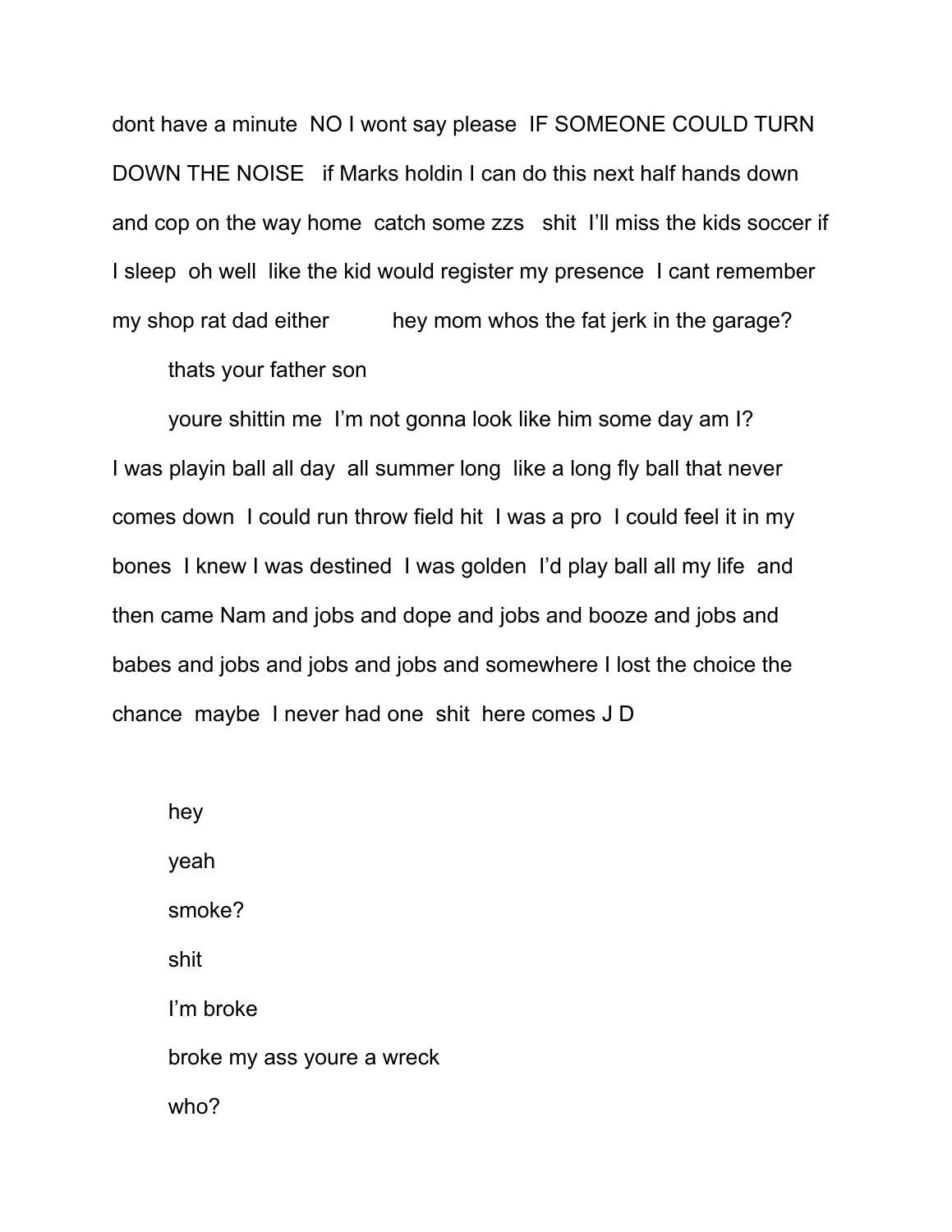gimme some crosses man I got six more to go

stoke the pipe

is what is

lookit

what?

**Cherry** 

yeah?

you know

yeah?

I'm not a believer

I know youre not

but every night I pray

I believe you pray?

every night I pray

I believe you pray?

just once before I die lord let me lie between her thighs

I know thats right

rings true

I believe you

me too

air tight